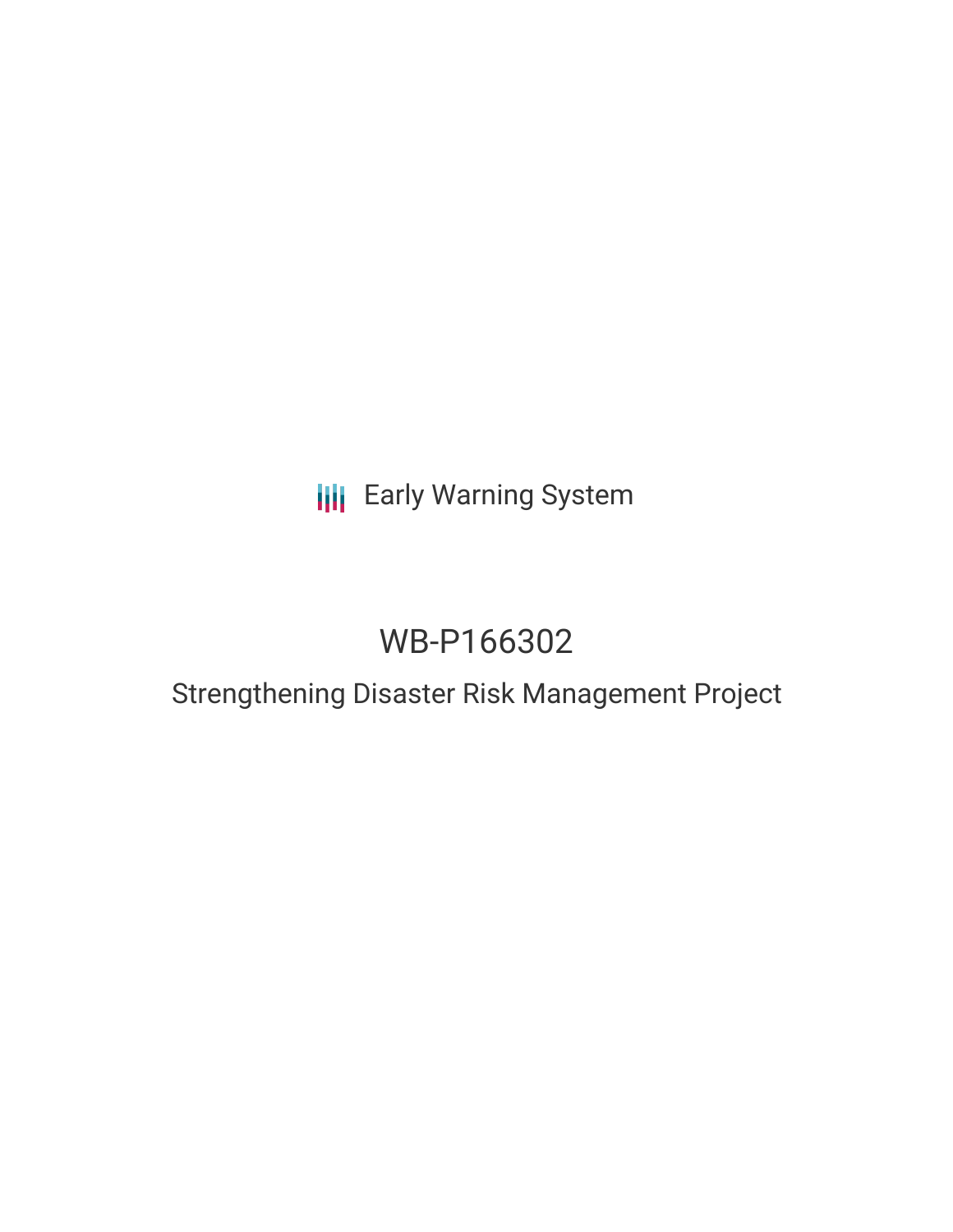

#### **Quick Facts**

| <b>Countries</b>               | Romania                    |
|--------------------------------|----------------------------|
| <b>Financial Institutions</b>  | World Bank (WB)            |
| <b>Status</b>                  | Approved                   |
| <b>Bank Risk Rating</b>        | B                          |
| <b>Voting Date</b>             | 2018-07-24                 |
| <b>Borrower</b>                | Ministry of Public Finance |
| <b>Sectors</b>                 | Law and Government         |
| <b>Investment Type(s)</b>      | Loan                       |
| <b>Investment Amount (USD)</b> | $$60.48$ million           |
| <b>Loan Amount (USD)</b>       | $$60.48$ million           |
| <b>Project Cost (USD)</b>      | $$60.48$ million           |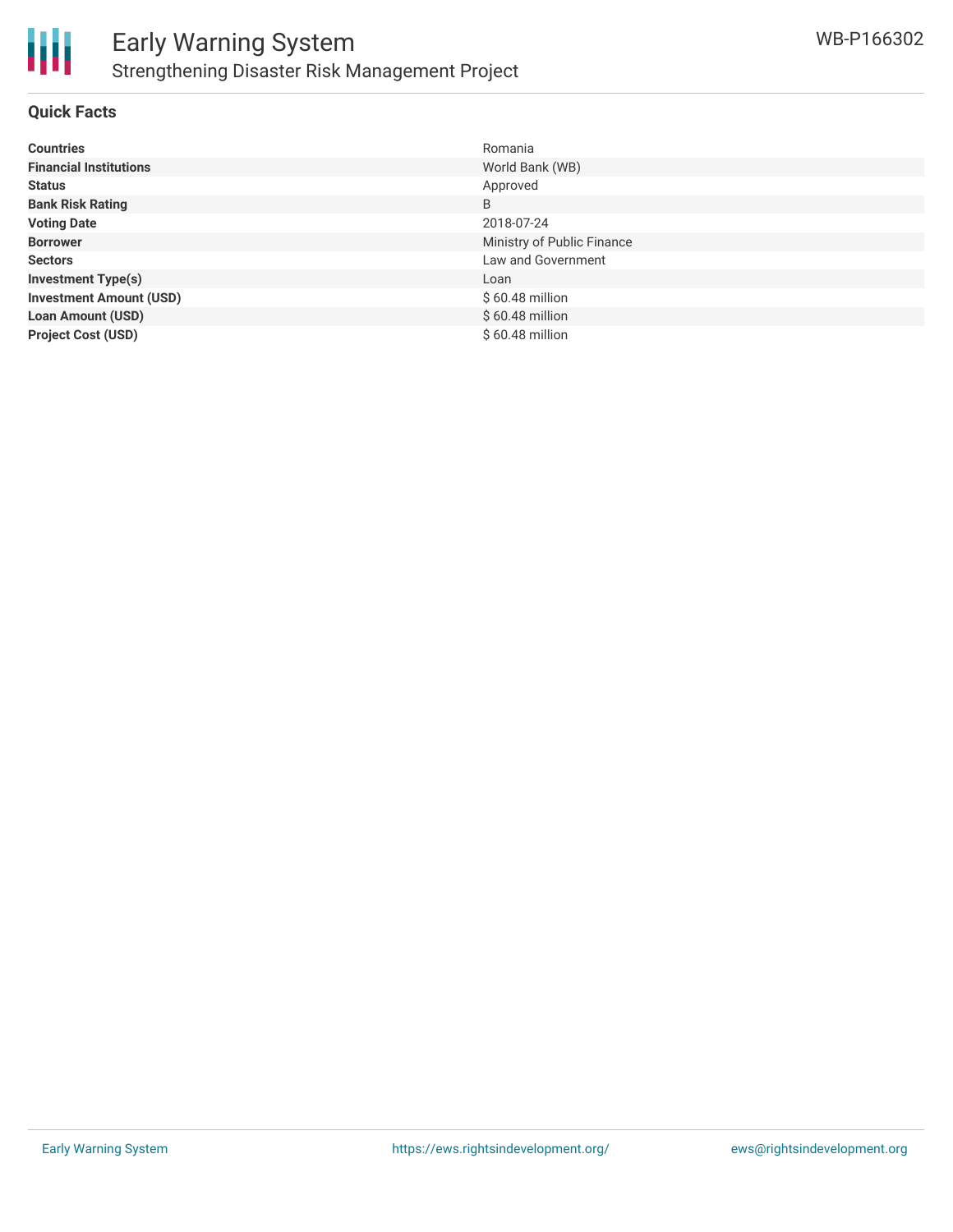

#### **Project Description**

According to WB website, the project aims to enhance the resilience of critical disaster and emergency response facilities and to strengthen the institutional capacities in investment planning for disaster risk reduction and climate change adaptation. The project comprises of three components:

Component 1. Improving seismic resilience of disaster and emergency response infrastructure

Component 2. Enhancing institutional capacity for risk reduction investment planning

Component 3. Project management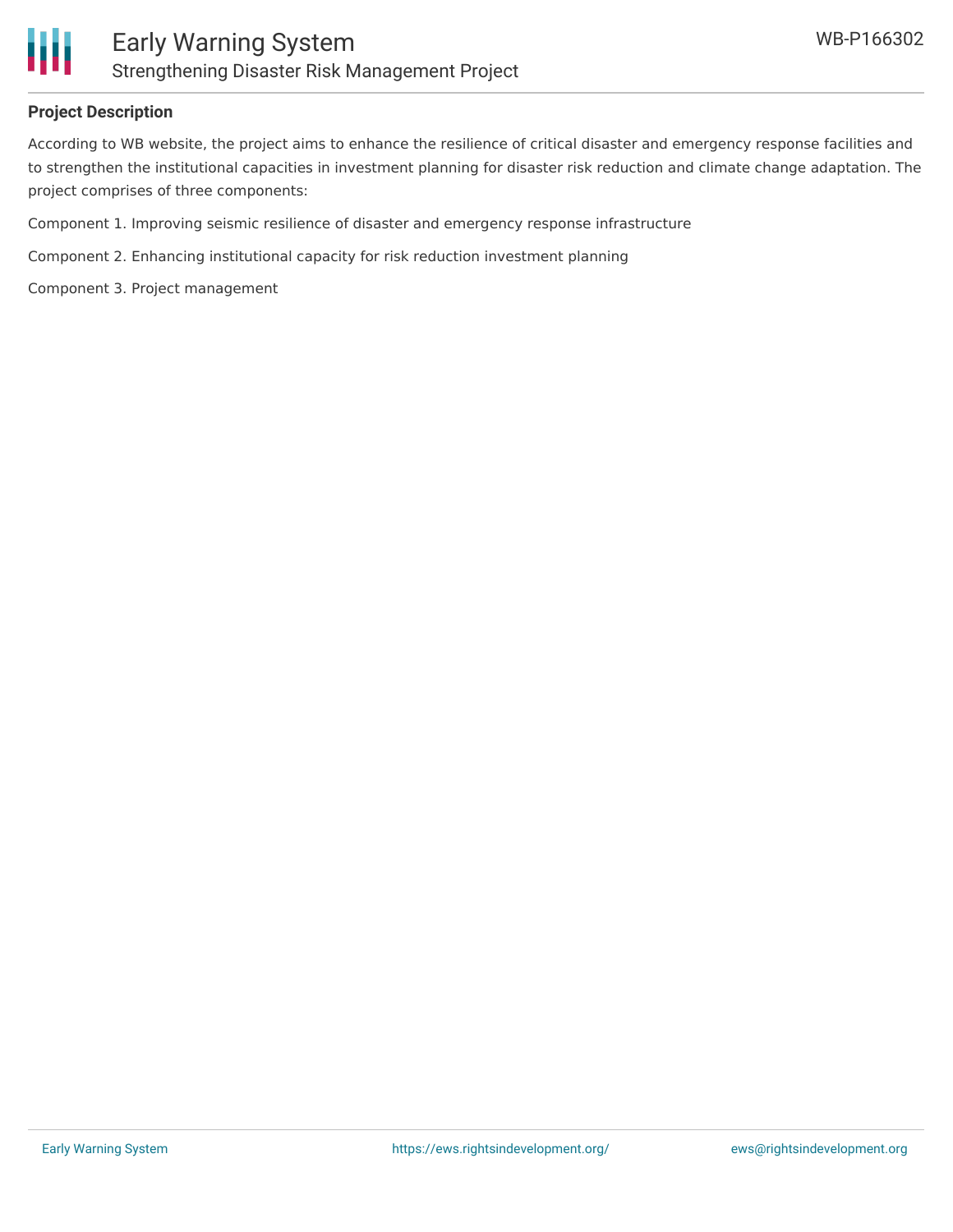

### **Investment Description**

World Bank (WB)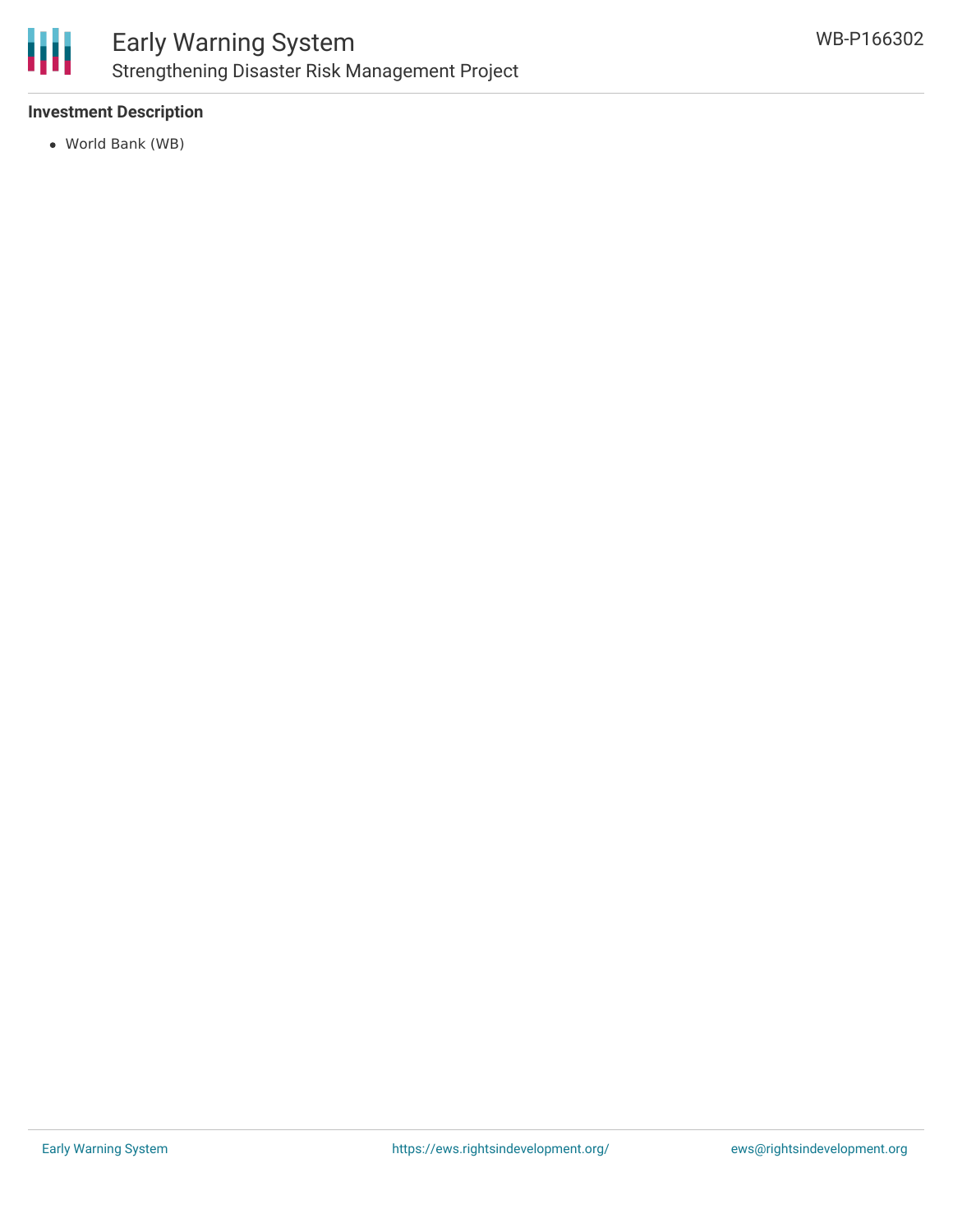

#### **Contact Information**

Borrower: Ministry of Public Finance Boni Cucu, Director General Email Address: [boni.cucu@mfinance.gov.ro](mailto:boni.cucu@mfinance.gov.ro)

Implementing Agency: Ministry of Internal Affairs - Department of Emergency Situations and General Inspectorate for Emergency

Raed Arafat, Secretary of State, Head of Department for Emergency Situations

Email Address: arafatr@smurd.ro